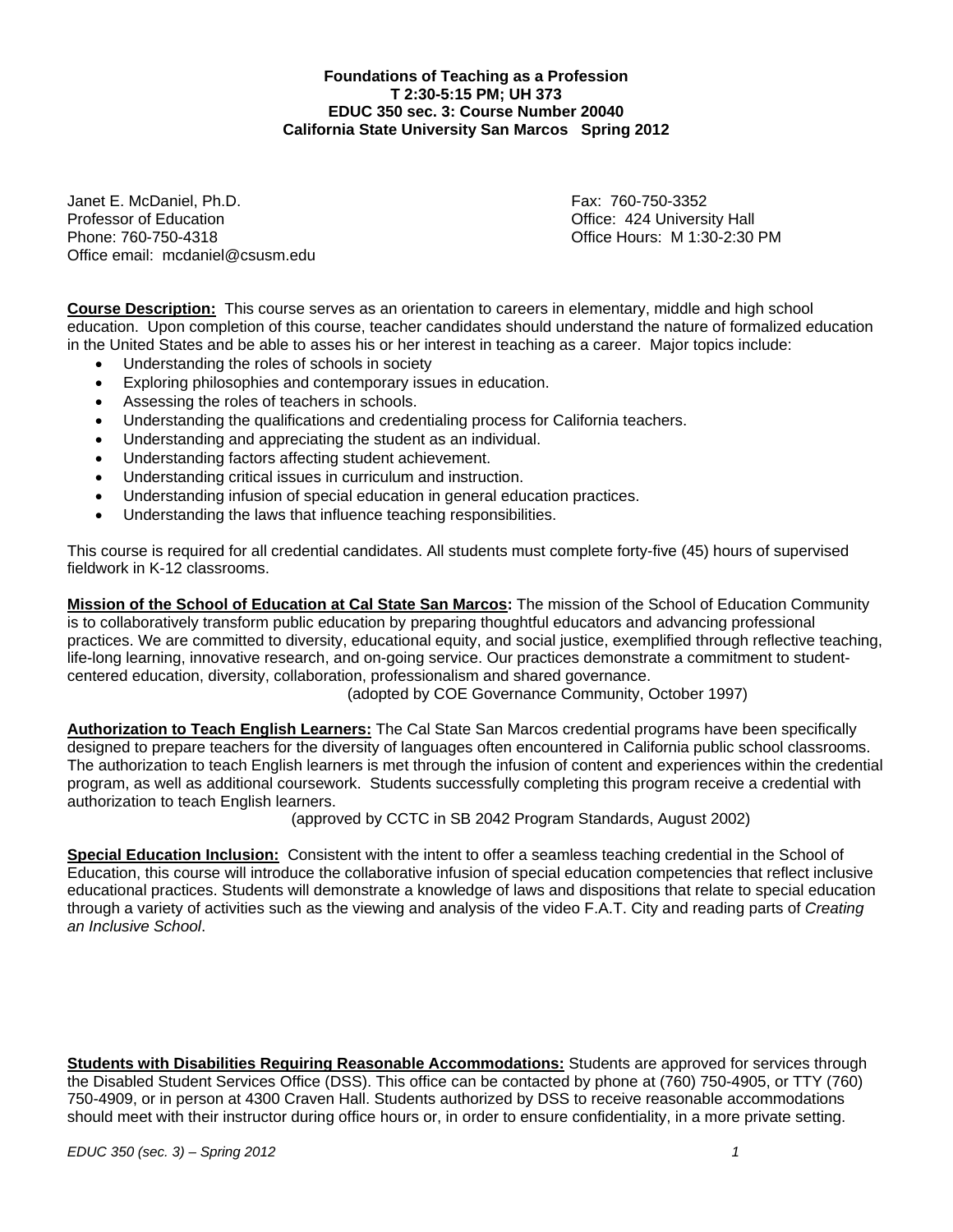**School of Education Attendance Policy:** Due to the dynamic and interactive nature of courses in the School of Education, all students are expected to attend all classes and participate actively. Absences and late arrivals/early departures will affect the final grade. A minimum grade of C+ is required in EDUC 350 to qualify as prerequisite for admission to the Cal State San Marcos teacher credential program. SOE attendance policy states, "At a minimum, students must attend 80% of class time, or s/he may not receive a passing grade for the course at the discretion of the instructor. Individual instructors may adopt more stringent attendance requirements." Should students have extenuating circumstances, please contact the instructor as soon as possible. In this section of EDUC 350, the following attendance policy will apply: One class session may be missed without penalty to your grade. Each additional missed session will drop your final grade by 1/3 grade point (A to A-, A- to B+, etc.). If you miss four or more class sessions, you will receive an F.

**Possible Job Action in Spring 2012:** The California Faculty Association is in the midst of difficult contract negotiations with the CSU administration. In response to the CSU's stance, it is possible that the faculty union will call for a one-day strike or other work stoppage. When a decision for such action has been reached, you will be informed about the decision and of any disruption to the posted schedule.

**Credential Program Recommendations:** As one of several evaluation methods, EDUC 350 course instructors are asked for feedback concerning credential candidates who are applying for programs at Cal State San Marcos. Keep in mind that your professionalism and hard work in this class not only affect your course grade, but also indicate your readiness for a credential program.

**Fieldwork:** In addition to in-class work, assigned readings and projects, students will participate in forty-five (45) hours of supervised fieldwork assignments in a variety of public school settings. Details on the fieldwork are found on the Cougar Courses site. Documentation of these hours is required to receive a grade in EDUC 350. Cal State San Marcos students are expected to adhere to professional standards in their dress and behavior in the field. Required clearances (fingerprints, TB test) are the responsibility of the student. A letter of recommendation (usually from the classroom teacher where most of the fieldwork is done) is a requirement for admission to the Cal State San Marcos Teacher Credentialing programs.

#### **All University Writing Requirement**

Every course at the university must fulfill the university's writing requirement of at least 2,500 words. In EDUC 350, this is accomplished through the following written assignments: Teacher Interview, Philosophy Paper, Reading Logs, and The Outsider.

## **CSUSM Academic Honesty Policy**

Students will be expected to adhere to standards of academic honesty and integrity, as outlined in the Student Academic Honesty Policy. All written work and oral presentation assignments must be original work. All ideas/materials that are borrowed from other sources must have appropriate references to the original sources. Any quoted material should give credit to the source and be punctuated with quotation marks.

Students are responsible for honest completion of their work. There will be no tolerance for infractions. If you believe there has been an infraction by someone in the class, please bring it to the instructor's attention. The instructor reserves the right to discipline any student for academic dishonesty in accordance with the general rules and regulations of the university. Disciplinary action may include the lowering of grades and/or the assignment of a failing grade for an exam, assignment, or the class as a whole.

Incidents of academic dishonesty will be reported to the Dean of Students. Sanctions at the University level may include suspension or expulsion from the University.

#### **Plagiarism:**

As a student and future educator, each student is expected to do his/her own work and to contribute equally to group projects and processes. Plagiarism or cheating is unacceptable under any circumstances. If you are in doubt about whether your work is paraphrased or plagiarized see the Plagiarism Prevention for Students website http://library.csusm.edu/plagiarism/index.html.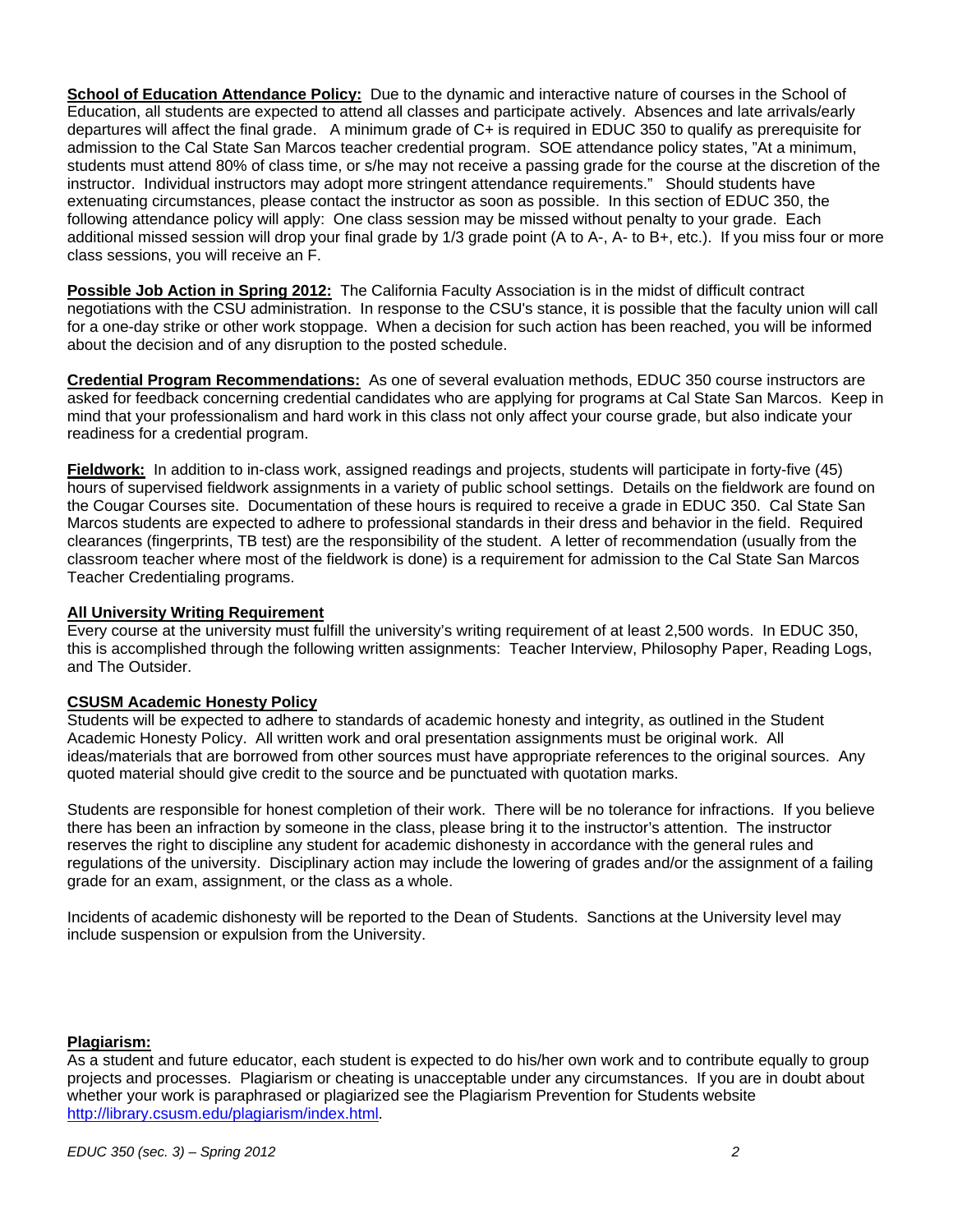**Use of Technology:** Students are expected to demonstrate competency in the use of various forms of technology (i.e. word processing, electronic mail, Cougar Courses, use of the Internet, and/or multimedia presentations). Specific requirements for course assignments with regard to technology are at the discretion of the instructor. Keep a digital copy of all assignments for use in your teaching portfolio. All assignments will be submitted online. Details will be given in class.

## **Electronic Communication Protocol**

Electronic correspondence is a part of your professional interactions. If you need to contact the instructor, email is often the easiest way to do so. It is my intention to respond to all received emails in a timely manner. Please be reminded that email and online discussions are a very specific form of communication, with their own nuances and etiquette. For instance, electronic messages sent in all upper case (or lower case) letters, major typos, or slang, often communicate more than the sender originally intended. With that said, please be mindful of all email and online discussion messages you send to your colleagues, to faculty members in the School of Education, or to persons within the greater educational community. All electronic messages should be crafted with professionalism and care. Things to consider:

- Would I say in person what this electronic message specifically says?
- How could this message be misconstrued?
- Does this message represent my highest self?
- Am I sending this electronic message to avoid a face-to-face conversation?

In addition, if there is ever a concern with an electronic message sent to you, please talk with the author in person in order to correct any confusion.

**Class Participation and Professionalism:** As an assignment, you will self-evaluate your participation and professionalism in class. Students will engage in active learning each class session, and are expected to actively participate. Answer each of the following questions for the Participation/Professionalism assignment:

- How do you participate in class discussions productively, sharing your knowledge and understandings?
- How do you interact productively with your peers, taking on a variety of roles (leader, follower, etc.)?
- How do you contribute appropriately to group work—do you "do your share"?
- How do you demonstrate that you are able to accept others' opinions?
- How do you demonstrate that you are supportive of others' ideas?
- How do you support your peers during their presentations?
- How do you manage potential diversions (electronics, personal business, appointments, etc.) that might impede your ability to give your full attention to class sessions?
- How do you monitor and adjust your participation to allow for others' ideas as well as your own to be heard?

**Course Requirements:** Teacher education is a professional preparation program. It is expected that students will come to class prepared to discuss the readings, submit required assignments, and participate in class activities. Students are expected to adhere to academic honesty and integrity, standards of dependability, confidentiality and writing achievement. Because it is important for teachers to be able to effectively communicate their ideas to students, parents, colleagues, and administrators, writing that is original, clear and error-free is a priority for the School of Education. It is expected that work will be turned in on time. Please discuss individual issues with the instructor. Points will be deducted if assignments are submitted late (10% penalty per day late; no credit will be awarded if the assignment is one week late).

#### **Required Texts:**

Nieto, Sonia. (2006). *Why We Teach*. NY: Teachers College Press. ISBN 0807745936, Approximately \$17 - 22.

Grant, Carl. A. & Gillette, Maureen. (2005). *Learning to Teach Everyone's Children: Equity, Empowerment and Education that is Multicultural.* Thomson & Wadsworth. ISBN 0-534-64467-8, Approximately \$ 75 - 100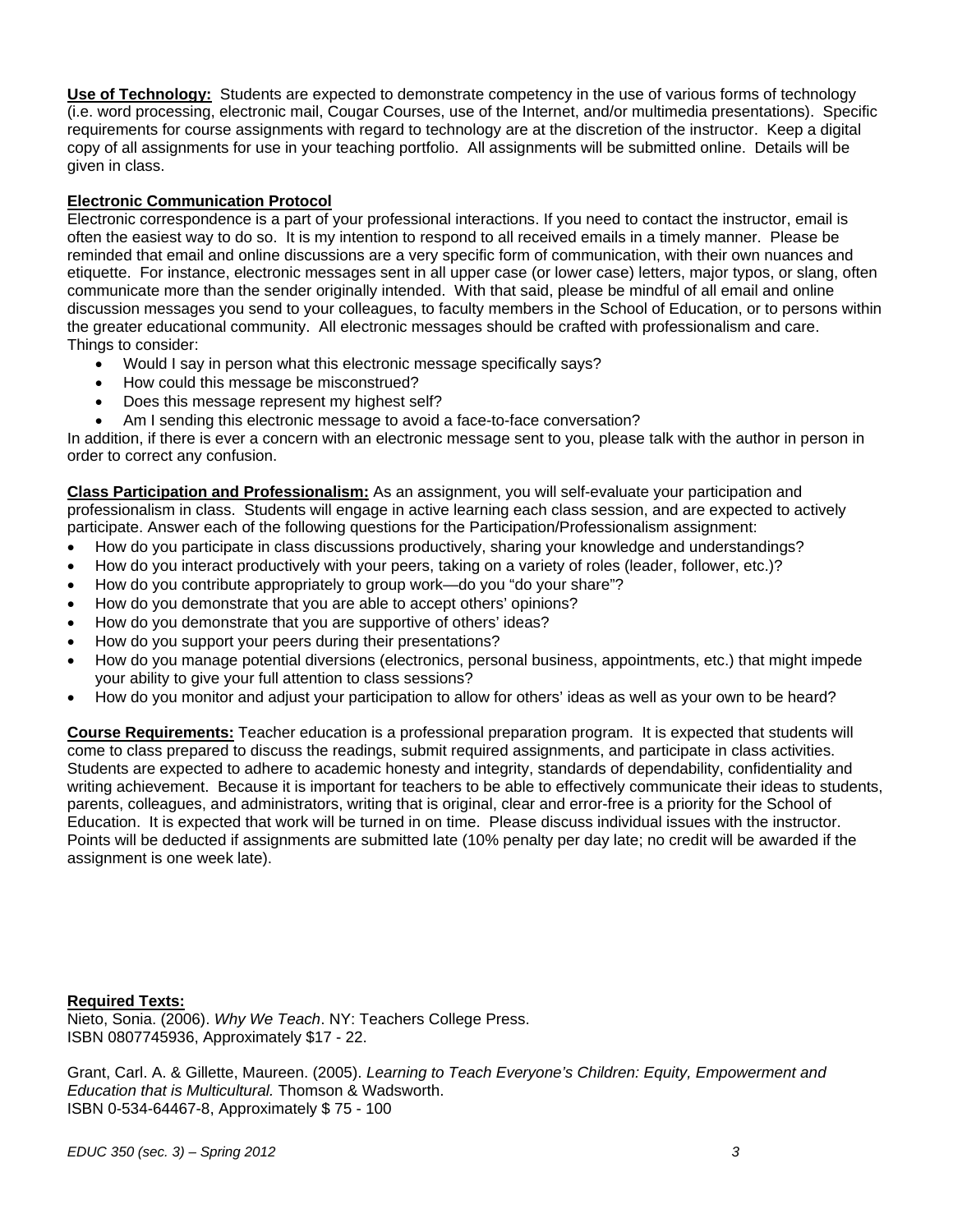## 7. Personal philosophy of schooling, learning and teaching 15 points 15 points Details are below. The written report is due via the Cougar Courses site on May 6.

8. Participation **10** points **10** points **10** points **10** points *EDUC 350 (sec. 3) – Spring 2012 4* 

# Villa, R. A. and Thousand, J. S. (2005). *Creating an Inclusive School* (2nd ed.). Alexandria, VA: Association for Supervision and Curriculum Development. , ISBN 0-87120-251-4, Approximately \$21 - 27

## **Assignments and grading:**

## 1. Reading log 10 points and 10 points and 10 points and 10 points are not been applied by the 10 points of the 10 points and 10 points are not been applied by the 10 points of the 10 points and 10 points are not been appl

The reading log provides an opportunity to reflect on learning about teaching through the assigned readings for each session. In the reading log, do not summarize. Instead, respond to the readings: agree, disagree, note specific ideas, etc. Entries should be one paragraph in length per week. Log entries for Monday's class must be submitted via the Cougar Courses site by the *prior* Friday at 11:55 PM. See the schedule for readings. The log will be graded holistically; you will receive either full credit or none.

No credit will be given for late submissions of reading logs. In extraordinary circumstances, if you do not have access to Cougar Courses for a timely submission, you may email the log entry to me by Friday at 11:55 PM at mcdaniel@csusm.edu. Later, as soon as you reestablish Cougar Courses access, you will resubmit on Cougar Courses.

## 2. Current events in education 6 points of the state of the state of the state of the state of the state of the state of the state of the state of the state of the state of the state of the state of the state of the state

Sign up for a date when you will be responsible for presenting an item from the week's news in K-12 education (5 minutes maximum). The item may be from television, radio, internet (e.g., www.edweek.org/), newspaper, or magazine, and may pertain to local, national, or international issues. You will summarize and present the importance of the news for your classmates. Be sure that you make a connection to future teachers in California if the news is from afar. After you present your current event, go to the Cougar Courses site and submit a one-sentence report as the "Current Events" assignment (the date, topic, and source of your report), so that you can receive credit. You must submit your report by May 13.

#### 3. Interview of a teacher 10 points and the set of the set of the set of the set of the set of the set of the set of the set of the set of the set of the set of the set of the set of the set of the set of the set of the se Details are below. The written report is due via the Cougar Courses site on February 12.

4 The Outsider (Inclusion assignment) 10 points

Details are below. The written report is due via the Cougar Courses site on April 15.

5. Classroom observation reports 20 points

Using the classroom observation instrument provided online, write up five observations in your field sites. The template is on the Cougar Courses site under Fieldwork Instructions and is also on the School of Education website at the top of the syllabus webpage. You must submit one written observation from each of these four types of school settings: Elementary, Middle, High, and Special Setting; the fifth written observation is from any setting (your choice). Each written observation should be 500-750 words. Submit these via the Cougar Courses site as instructed on March 11 and April 29. Turn in your Classroom Observation Record (timesheet) and Report Summary (distribution report) in class on May 8. If you do not complete the classroom observations, you will receive a grade of INC for the course.

6. Contemporary issues research 20 points

Choose (1) an issue that interests you (from the topics given to you by the instructor) and (2) one or two partners with whom to work. Research the issue and prepare an oral report to share in class. The report should describe and analyze the issue in approximately 15 minutes. You will present in April or May. When you present your research orally, provide a one-page summary and a reference list for your classmates. Each partner must submit the one-page summary to the Cougar Courses site to receive credit for this assignment. The one-page handout is due to Cougar Courses on May 13.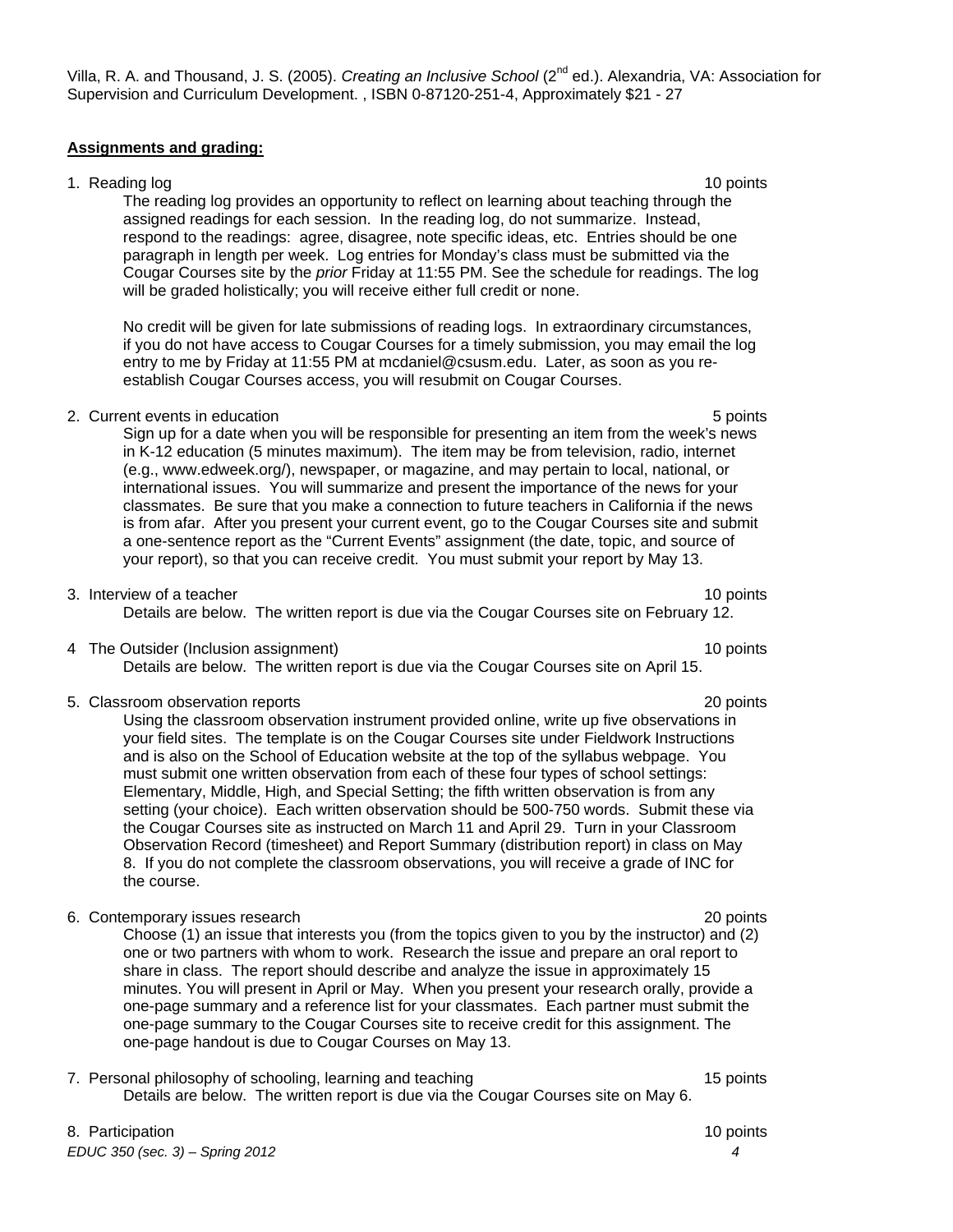This course is designed for active learning during class sessions. In order for this course to succeed for individuals and the group, students must come to class prepared to discuss assigned readings/topics and to participate in class activities. See details above in "Class Participation and Professionalism." You will submit a self-assessment on Cougar Courses by May 13. The instructor will consider your self-assessment when assigning points for this assignment.

Grades will be determined by the total number of points earned (100 points possible):

 $A = 93 - 100$  $A - 90 - 92$  $B+ = 87-89$  $B = 83 - 86$  $B - 80 - 82$  $C+= 77-79$  $C = 73 - 76$  $C - 70 - 72$  $D = 60 - 69$  $F = 0.59$ 

# **Assignment: Interview of a Teacher**

In this assignment, you will interview a teacher and write a summary (1,500-2,000 words) of what you learned from him or her. Your purpose is to render a sketch so that your reader may be able to envision the teacher as a person with a distinct philosophy and experience.

#### *Gathering information:*

Interview a current or retired teacher who has had at least 3 years of full–time experience in elementary, middle, or secondary school classrooms. Suggested questions are:

Why did the teacher choose to enter teaching? How attractive was the profession to prospective teachers at that time? What were the other career paths available; were any others seriously considered? Does the teacher have any regrets about becoming a teacher?

What professional education did the teacher have? How helpful was it in learning to teach? At what point did the teacher feel comfortable as a teacher?

What were/are the teacher's goals for the education of students? Have these goals changed over the years?

What career moves (school buildings, grade level, special students, subject matter, etc.) has the teacher made? To what extent were those moves voluntary? For current teachers, are further moves desired? If so, what are they, and why?

What have been the major joys and frustrations of teaching? What would help increase the joys and minimize the frustrations? On what issues does the teacher feel strongly about making changes in the way that schooling occurs now?

How did/does the teacher learn about his/her students' lives and needs? How similar are the backgrounds of the teacher and his/her students? What have been the teacher's experiences with "culture shock" in working with students from different backgrounds?

What are some favorite memories from the teacher's classroom? Does the teacher tend to remember individual students or activities, or are the memories more general?

What does the teacher think of current "hot issues" in education such as the California High School Exit Exam, the No Child Left Behind Act, and merit pay for teachers? How does the teacher take action to address new reforms that impact his/her classroom?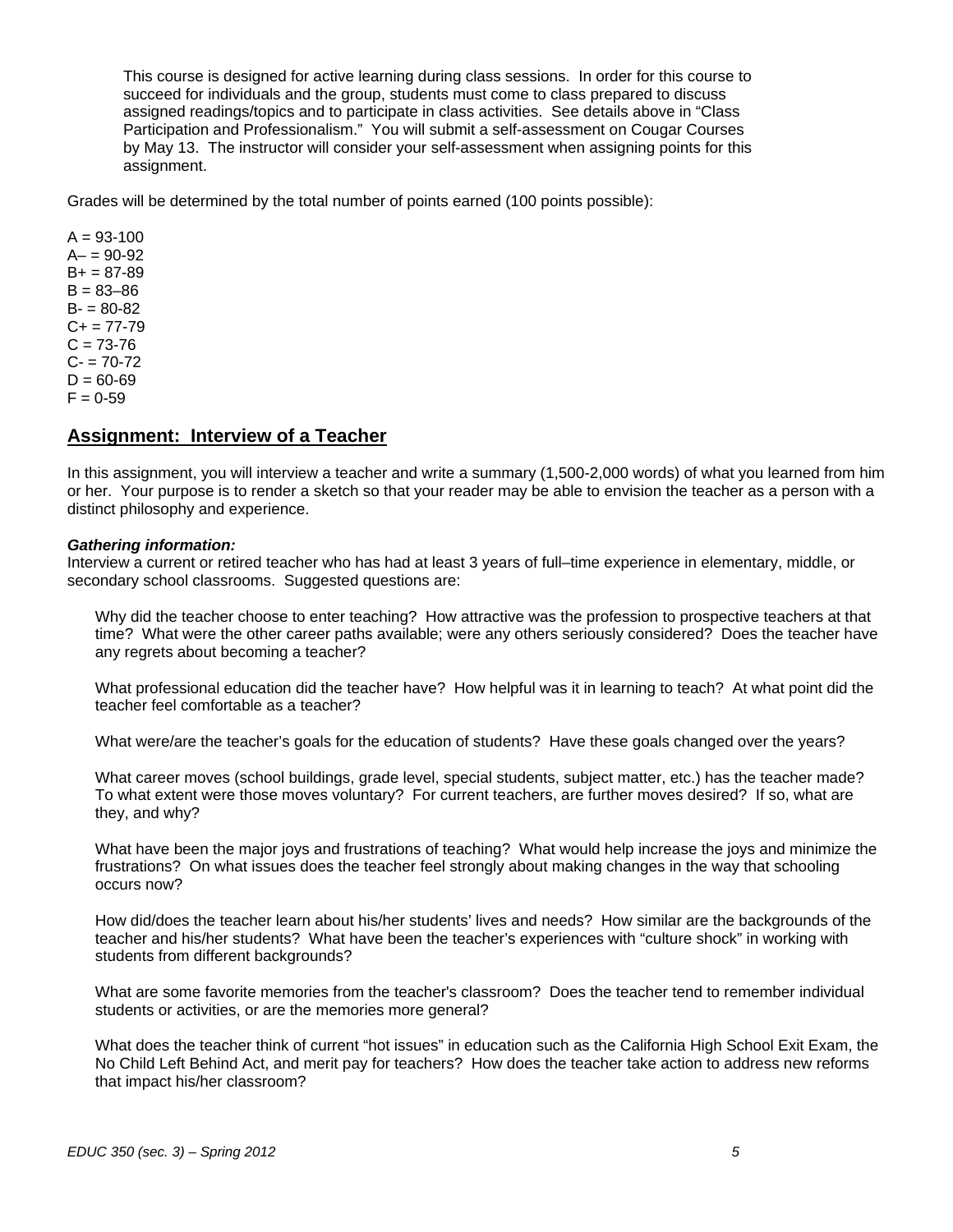What is the teacher's metaphor for "teaching" or "teacher"? What are the main features of the teacher's approach toward teaching? What has the teacher learned from being a teacher?

#### *Analysis:*

After collecting your information, think about what you have learned about this teacher. Focus on a few themes that best characterize what you have heard. Do not try to be all-inclusive. Protect your teacher's confidentiality by using a pseudonym (e.g., Mr. Sunshine or Ms. Biology or Mr. Standards) and masking identifying details (e.g., "taught fifth grade in a suburban school district in southern California" or "moved from Suburban Middle School to Central City Elementary School").

In your analysis, incorporate what you have been learning about becoming and being a teacher. How does your teacher fit within the material addressed in your readings and in class? What issues are raised through your interview? What are the implications of your interview as you think about becoming a teacher? Be sure you include multiple references to the readings/discussions we have in class.

#### *Criteria for evaluation:*

Exemplary papers are characterized by:

Clarity of description of the teacher's experiences and views Explanation of how the teacher interview relates to your thinking about teaching Integration of coursework (readings + discussions) into the analysis Correct grammar, syntax, spelling

# **Assignment—The Outsider**

Many students with special needs come to view themselves as "outsiders" because they are labeled as different from the typical student. But most of us experienced some sense of being an outsider during our K-12 years. After reading chapters 1-3 in Villa/Thousand's *Creating an Inclusive School* and at least two of the *Voices of Inclusion*, write a reflective essay (1,000-1,500 words) in which you comment on your own (or a friend's) school experience in which you may have felt like an outsider. Reasons could include differences due to gender, religion, looks, beliefs/interests, family situation, academic ability, etc. Make at least one specific connection to the VT text. Consider the following questions:

What personal characteristics fostered your (or your friend's) feelings of being an outsider? How did you react to and cope with the situation? Did you share your experience with any teachers or other school personnel? Did any of them assist you? What could school staff, parents or friends have done to help? In what ways did this experience change you? Did you "learn" from this experience? How might this experience make you a more sensitive and effective teacher?

*Criteria for evaluation:* Exemplary papers are characterized by: Addressing the questions above in a thoughtful/analytical manner Integration of the Villa/Thousand text in the paper Correct grammar, syntax, spelling

## **Assignment: Philosophy of Schooling, Learning, and Teaching**

Write a paper (2,000-2,500 word) that explains your personal philosophy of schooling, learning and teaching. Follow the template below, and self-assess before you turn in the paper.

#### **Paper Introduction**

Describe the level of schooling and subject field(s) you hope to teach. Name your philosophy (or combination of philosophies) as described by Grant & Gillette Ch 8. Explain why you are attracted to this philosophical stance. Is it due to your own schooling and/or background, what you've seen in schools since your own school days, the influence of particular persons, texts, other experiences with children/youth, etc.?

#### **Nature of schooling**

Describe what you believe is the purpose of schooling in a democracy. How will you as a teacher help achieve these purposes?

*EDUC 350 (sec. 3) – Spring 2012 6*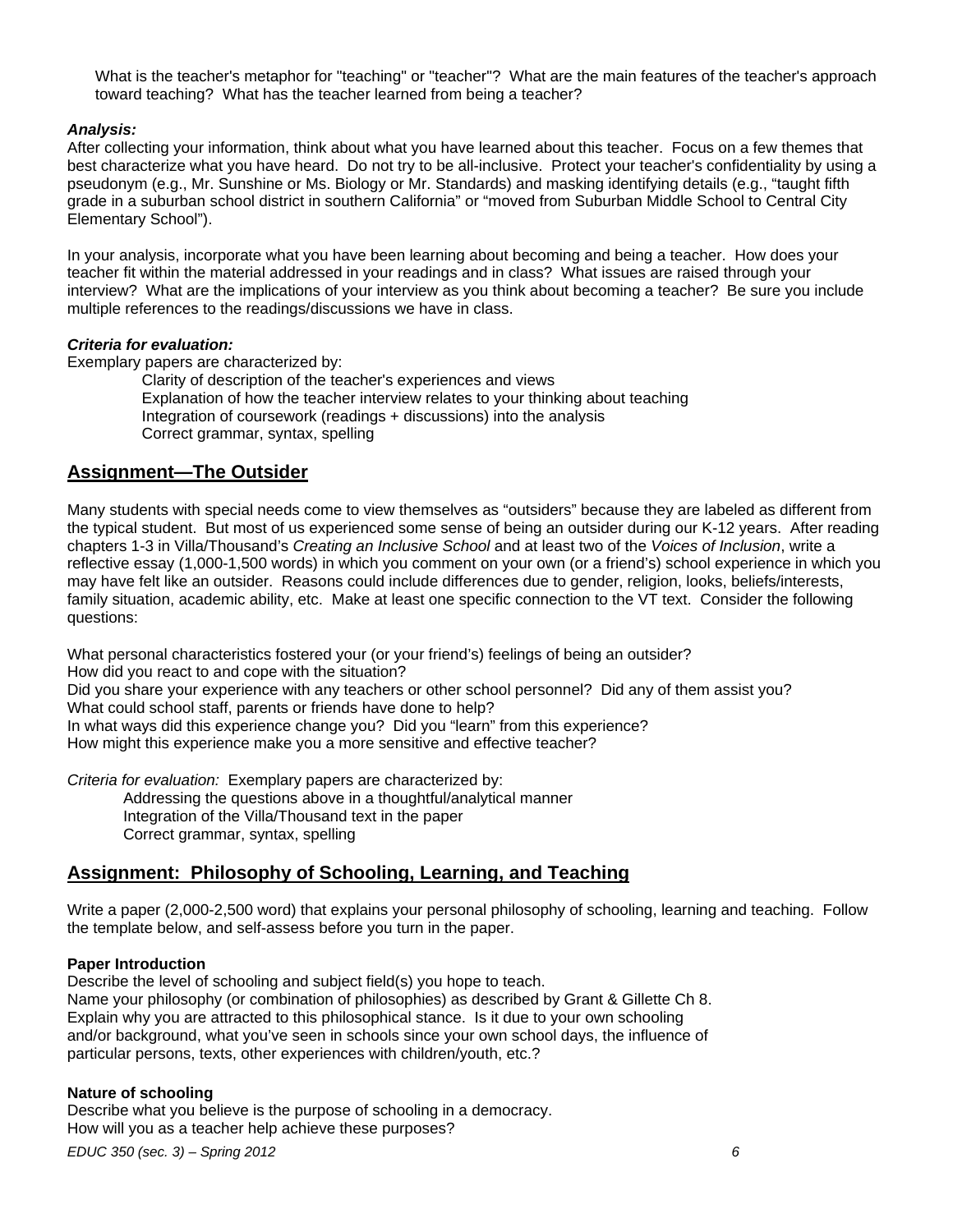Give at least one concrete example of how you will interact with your students in light of your beliefs.

#### **Nature of the learner**

Describe what you believe is the nature of the learner.

What are your thoughts about the students you will teach? What do they need from a teacher? Give at least one concrete example of how you will interact with your students in light of your beliefs.

#### **Nature of the teaching/learning process**

Describe what you believe is the nature of the teaching/learning process?. What do you believe counts as knowledge and how should it be presented? How will you as a teacher use subject matter and other experiences to guide students toward meaningful learning activities?

Give at least one concrete example of how you will interact with your students in light of your beliefs.

## **Teacher dispositions and actions**

Describe what behavior (disposition/attitude & actions) you will exhibit in order to carry out your philosophical position.

Give at least one concrete example of how you will conduct yourself in light of your beliefs.

## **Conclusion**

Recap your philosophy. What are your outstanding questions/concerns/thoughts about becoming a teacher?

# **Criteria for Assessment of Philosophy Paper**

Be sure to self-assess using the following criteria. Submit the self-assessment with your final draft of your philosophy paper (at least one "beefy" paragraph). These are the criteria that will be used to evaluate your philosophy paper.

Exemplary papers have the following characteristics:

**Ideas:** The paper is clear and focused. It holds the reader's attention. Relevant information and details enrich the central theme. Ideas are supported by research, practical knowledge and experience. Conclusions show insight. **Organization:** The organizational structure enhances and showcases the central idea or theme of the paper. An inviting introduction draws the reader in; a satisfying conclusion leaves the reader with a sense of closure and resolution. Sequencing is logical and effective. Thoughtful transitions tie parts together. The paper flows so smoothly, the reader hardly thinks about it.

**Connections**: The paper includes multiple references to EDUC 350 class experiences (specific text selections, class discussions, fieldwork observations, assignments, current events, etc.).

**Voice:** The writer of this paper speaks directly to the reader in a manner that is individual, compelling, engaging, and has personality.

**Sentence Fluency:** The writing has an easy flow. Sentences enhance the meaning. Sentences vary in length and structure. The piece has purposeful and varied sentence beginnings.

**Conventions:** The writer demonstrates a good grasp of standard writing conventions. Spelling is generally correct. Punctuation is accurate. Grammar and usage are correct. Paragraphing tends to be sound. The piece needs very little additional editing.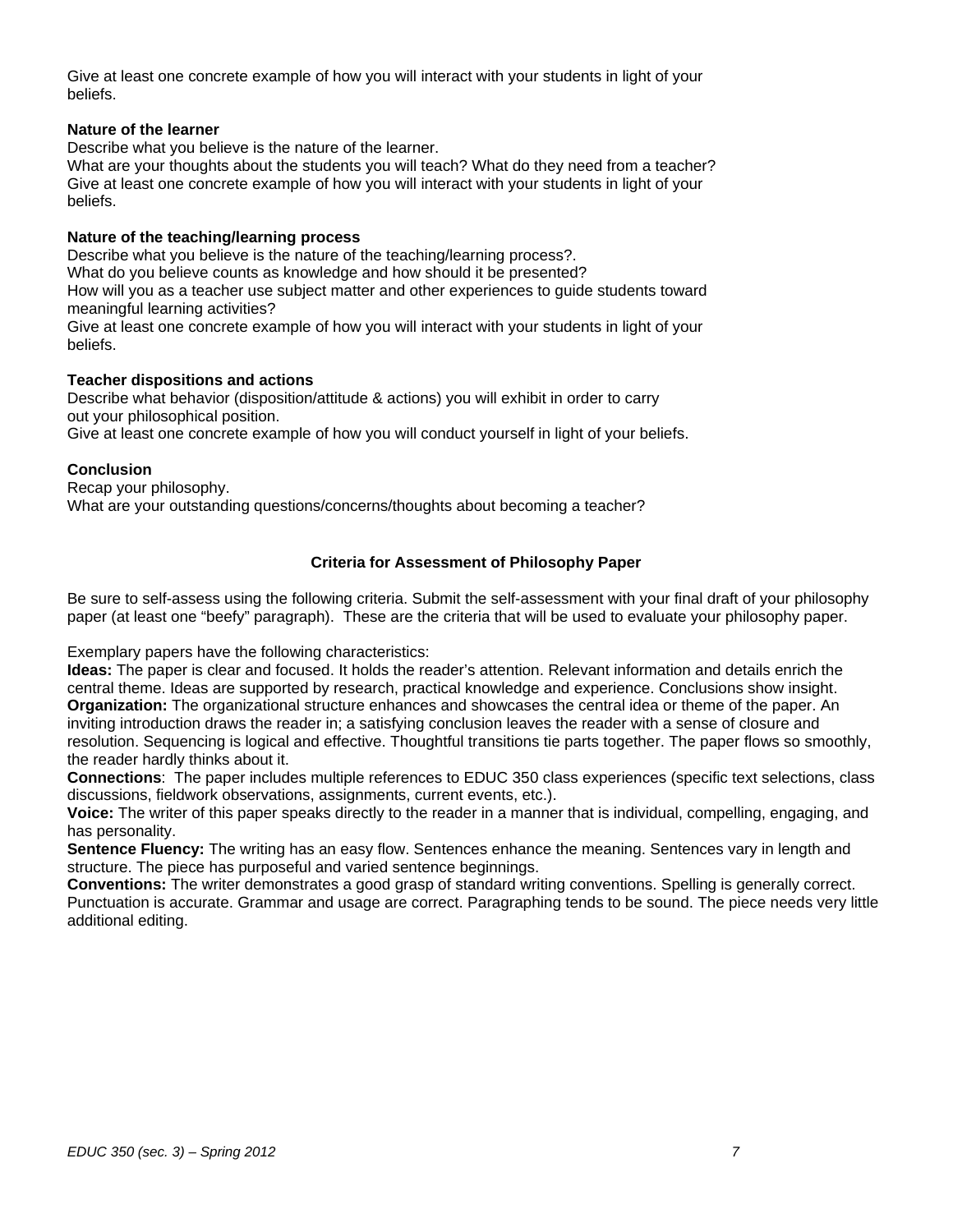# **Schedule as of 1/22/12 Schedule is subject to change at the discretion of the instructor**

| <b>Week</b>    | <b>Class</b>             | Details                                                  | <b>Assignments</b>        |
|----------------|--------------------------|----------------------------------------------------------|---------------------------|
| 1              | Jan 24                   | Read the field experience guidelines at                  | Access the Cougar         |
|                | Course intro             | http://www.csusm.edu/education/Syllabus/syllabus.html    | Courses website at        |
|                | Why teach?               | You will find this at the top of the Spring 2012 syllabi | http://cc.csusm.edu/      |
|                |                          | webpage, "EDUC 350 Field Experience Guidelines"          |                           |
|                |                          | Bring questions with you Jan. 31                         | Log 1 due Feb 3           |
|                |                          |                                                          |                           |
| $\overline{2}$ | <b>Jan 31</b>            | Continue work on your teacher interview.                 | Log 2 due Feb 3           |
|                | Field experience         |                                                          |                           |
|                |                          | Advising session with John Bowman, Educational           |                           |
|                | Becoming a CA<br>teacher | Service Center.                                          |                           |
|                |                          |                                                          |                           |
|                |                          |                                                          |                           |
| 3              | Feb <sub>7</sub>         |                                                          | Log 3 due Feb 10          |
|                | Schooling in a           |                                                          |                           |
|                | democracy                |                                                          | Teacher interview due Feb |
|                |                          |                                                          | 12                        |
|                |                          |                                                          |                           |
| $\overline{4}$ | Feb 14                   | Bring the results of your "What is Your EP?" survey in   | Log 4 due Feb 17          |
|                | Philosophical            | Grant/Gillette pp. 300-305 to class today                |                           |
|                | perspectives             |                                                          |                           |
|                |                          | Waiver requests for field experience hours must be       |                           |
|                |                          | turned in during class today                             |                           |
|                |                          |                                                          |                           |
| 5              | Feb <sub>21</sub>        | <b>Bring Nieto (skimmed)</b>                             | Log 5 due Feb 24          |
|                | School                   |                                                          |                           |
|                | Organization             |                                                          |                           |
|                |                          |                                                          |                           |
| 6              | Feb 28                   | Bring Nieto (mostly done)                                | Log 6 due Mar 2           |
|                | The lives and work       |                                                          |                           |
|                | of teachers              | Guests: Experienced teachers                             | Observations 1 & 2 due    |
|                |                          |                                                          | Mar 4                     |
| $\overline{7}$ | Mar <sub>6</sub>         |                                                          |                           |
|                | Rights and               | Bring Nieto (done)                                       | Log 7 due Mar 9           |
|                | responsibilities         |                                                          |                           |
|                |                          |                                                          |                           |
|                |                          |                                                          |                           |
| 8              | <b>Mar 13</b>            | <b>Bring Nieto</b>                                       | Log 8 due Mar 16          |
|                | School finance &         |                                                          |                           |
|                | governance               | Guest: School administrator                              |                           |
|                |                          |                                                          |                           |
|                |                          |                                                          |                           |
| 9              | Mar 27<br>Inclusion      |                                                          |                           |
|                |                          |                                                          |                           |
|                |                          |                                                          |                           |
| 10             | Apr 3                    | Nieto presentations in class today                       | Log 9 due Apr 6           |
|                | Why We Teach             |                                                          |                           |
|                |                          |                                                          |                           |
|                |                          |                                                          |                           |
| 11             | Apr 10                   | Work on your issues presentation.                        | Log 10 due Apr 13         |